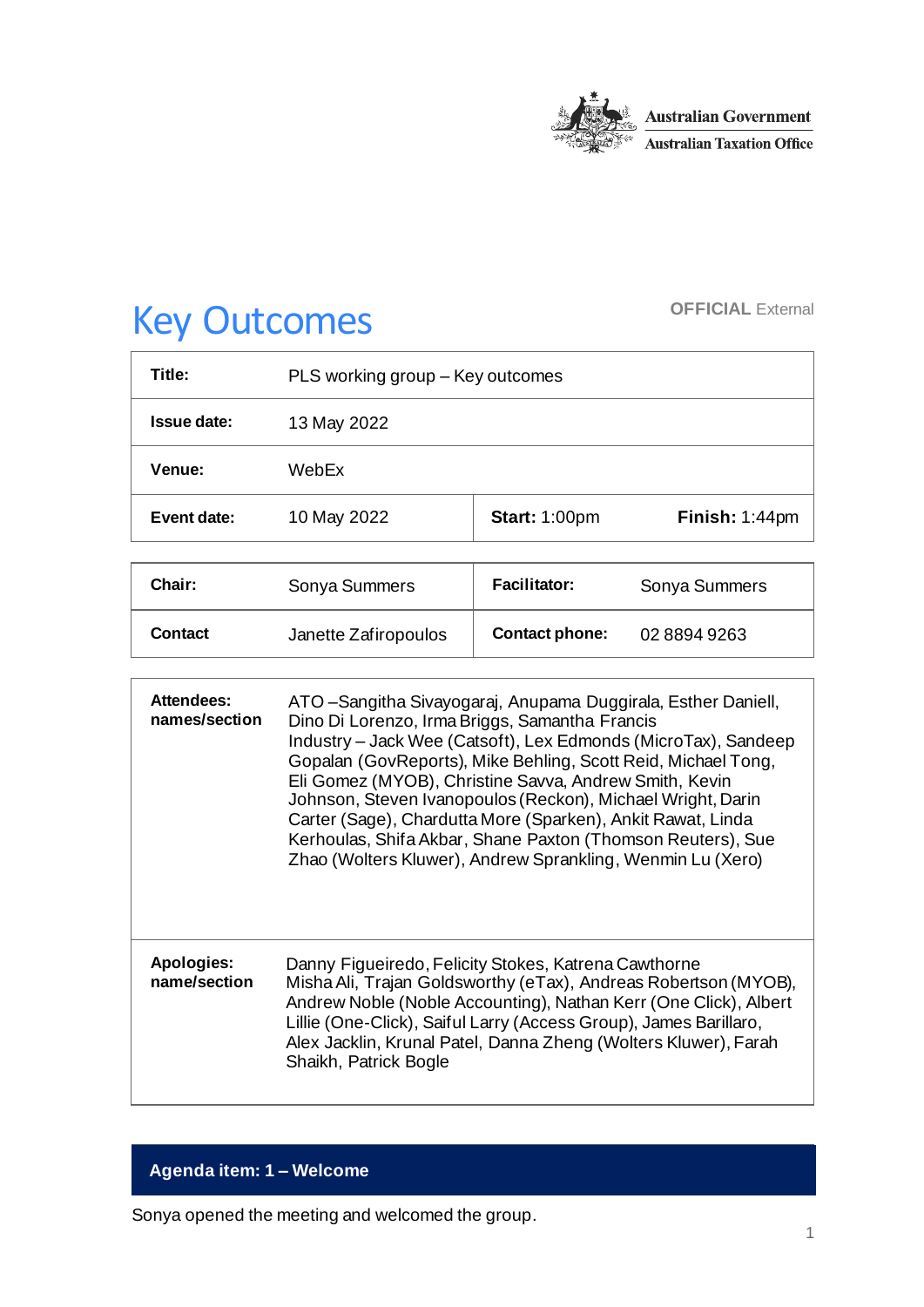**Agenda item: 2 – Action item updates**

There are no open action items. [\(see action items\)](https://developer.sbr.gov.au/collaborate/display/DSPCOLLAB/PLSWG+action+items)

#### **Agenda item: 3 – Tax time related documentation**

The following documents have been published in Collaboration Hub:

[2022 Draft Instructions:](https://developer.sbr.gov.au/collaborate/display/DSPCOLLAB/Tax+Time+2022)

2022 Company tax return; Losses Schedule; Life Insurance companies taxation schedule explanatory notes; Guide to foreign income tax offset rules; Franking account tax return instructions; Consolidated groups losses schedule and AMIT.

The remainder will be published by the close of business 13 May.

[2022 Draft Forms](https://developer.sbr.gov.au/collaborate/display/DSPCOLLAB/Tax+Time+2022) Draft Fund income tax return

[Change advices:](https://developer.sbr.gov.au/collaborate/display/DSPCOLLAB/Tax+Time+2022) **CA2022-011** Deductibility of Covid 19 Testing **CA2022-012** Low/middle income tax off set \$420 increase.

[2021-22 Medicare levy thresholds](https://developer.sbr.gov.au/collaborate/display/DSPCOLLAB/Medicare+levy+thresholds)

[Seniors and pensioners tax offset including the lodgment thresholds](https://developer.sbr.gov.au/collaborate/display/DSPCOLLAB/Seniors+and+pensioners+tax+offset)

There have been some updates to the links on th[e Rates and Thresholds](https://developer.sbr.gov.au/collaborate/display/DSPCOLLAB/Tax+Time+-+rates+and+thresholds) page such as the Non-resident foreign income (NRFI) schedule guide.

The 2022 Pay as you go (PAYG) withholding tax tables have been published on [Collaboration Hub](https://developer.sbr.gov.au/collaborate/display/DSPCOLLAB/2022+Pay+as+you+go+%28PAYG%29+withholding+tax+tables) and the [Software Developer website](https://softwaredevelopers.ato.gov.au/PAYGWTaxtables).

The Prefill specs are now available on [Collaboration Hub.](https://developer.sbr.gov.au/collaborate/display/DSPCOLLAB/2022+Pre-filling+report+-+Importing+data+into+tax+agent+software+specification) The accompanying sample files should be made available to us some time next week and will be published as soon as they are received. They will also be published on the Software Developer website.

## **Agenda item: 4 – TPAR NLA decommissioning plan**

Samantha Francis gave an overview of the taxable payments reporting system.

A key focus has been to enable consistent service across retail and wholesale for TPAR and TPAR non lodgment advice (NLA).

- The TPAR NLA service was made available in SBR in September 2021
- The legacy channel (webform) will be decommissioned from 1 July 2022, the drivers for this are centred around client and agent experience being poor and a natural migration to ATO online services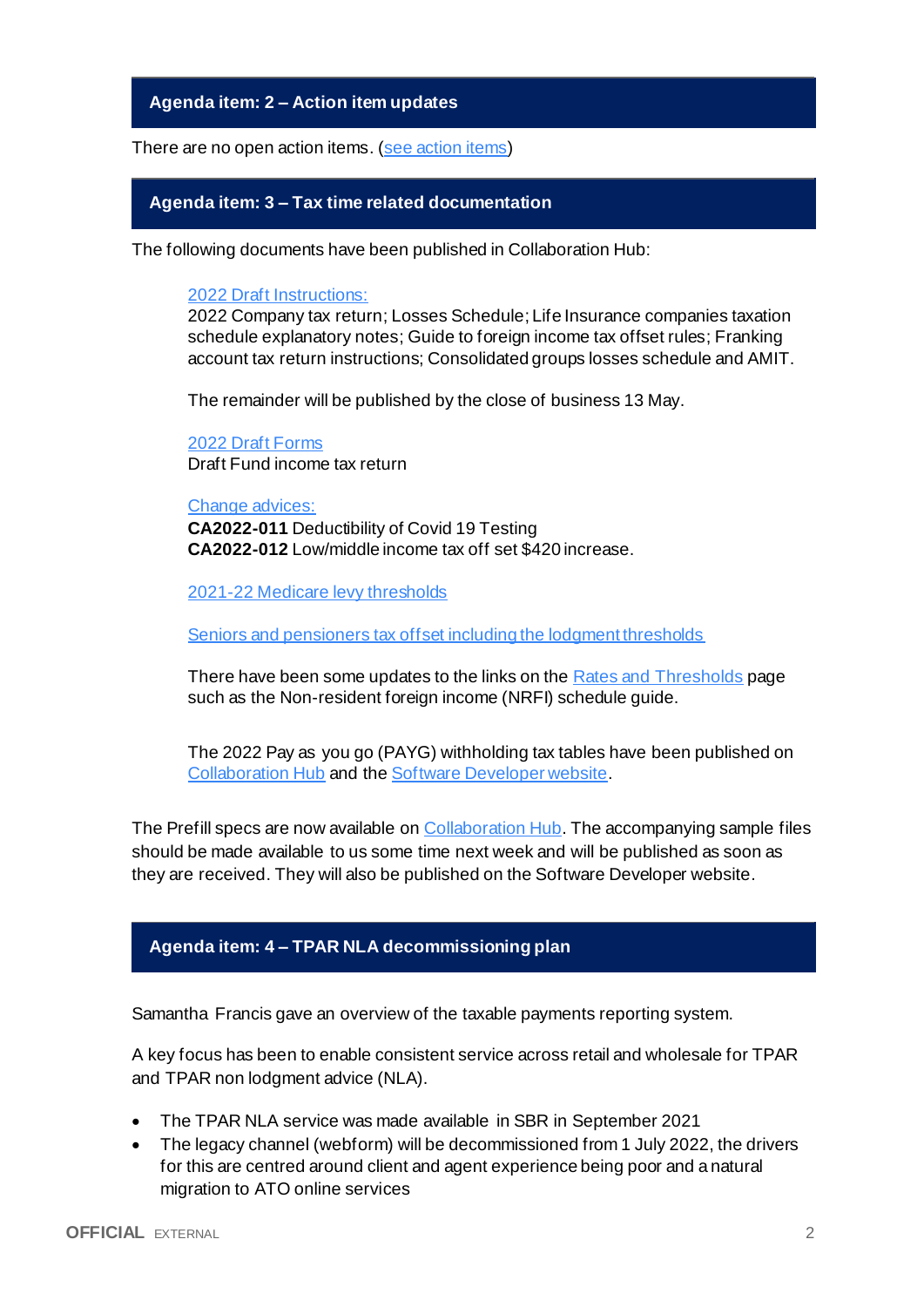- On average each year since 2018 the ATO received 130,000 TPAR NLA's
- There will be an impact to some businesses and agents who still use the legacy channel - approx. 25,000-30,000 clients and tax professionals. This represents an estimated 20% of the total TPAR NLA lodgments each year
- There are still opportunities to offer the TPAR NLA service to all businesses and agents who report TPAR NLA, not just those who are still using the legacy channel.

### **Agenda item: 5 – Update on general matters and Tax time delivery**

At the next PLS meeting, we will be able to advise the timeline for production access and if there will be any PVT requirements for TT2022 products. The  $\frac{7}{4}$  Time 2022 PLS [Additional Information FAQs](https://developer.sbr.gov.au/collaborate/display/DSPCOLLAB/Tax_time_2022_PLS_Additional_Information_FAQs) page provides a summary of key issues identified by DSPs that may assist with TT build. Please watch the page to ensure awareness of any updates.

## **Agenda item: 6 – Delivery update**

A final EVTE release for Tax Time will occur on 21 May, which will include bug fixes, cyclical changes and the release of the final round of artefacts.

We identified an issue whilst performing BDV on the CTR2022 + RDTIS2022 services that the new R&D rules implemented will give an offset higher than the old rules on the CTR2021 + RDTIS2020 service. Therefore there is a risk that some 2022 early balancing SAPs will wait and use the CTR 2022 service to try to get the higher offset. To address this issue, two new Crossform rules and new message IDs will be introduced and 2 existing rules modified. The tentative dates for deployment are 4 June to EVTE and 17th June to PROD, pending approval.

Introducing two new Crossform rules + new message IDs to CTR2022 service (these are similar to the two existing rules (VR.ATO.RDTIS.438069 and VR.ATO.RDTIS.438071) from CTR2021, however with a check to determine 2022 early balancers)

#### **1. Refundable R&D tax offset for early balancers 2022**

IF [CTR2] = 2022 AND CTR:RP:period.startDate < "2021-07-01" AND [RDTIS45] <> NULL AND

[RDTIS45] <= 100000000 AND

[RDTIS46] <> ([RDTIS45] \* 0.435) +/- 1

RETURN VALIDATION MESSAGE

ENDIF

#### **2. Non-refundable R&D tax offset for early balancers 2022**

IF [CTR2] = 2022 AND CTR:RP:period.startDate < "2021-07-01" AND [RDTIS47] <> NULL AND

[RDTIS47] <= 100000000 AND

[RDTIS48] <> ([RDTIS47] \* 0.385) +/-1

RETURN VALIDATION MESSAGE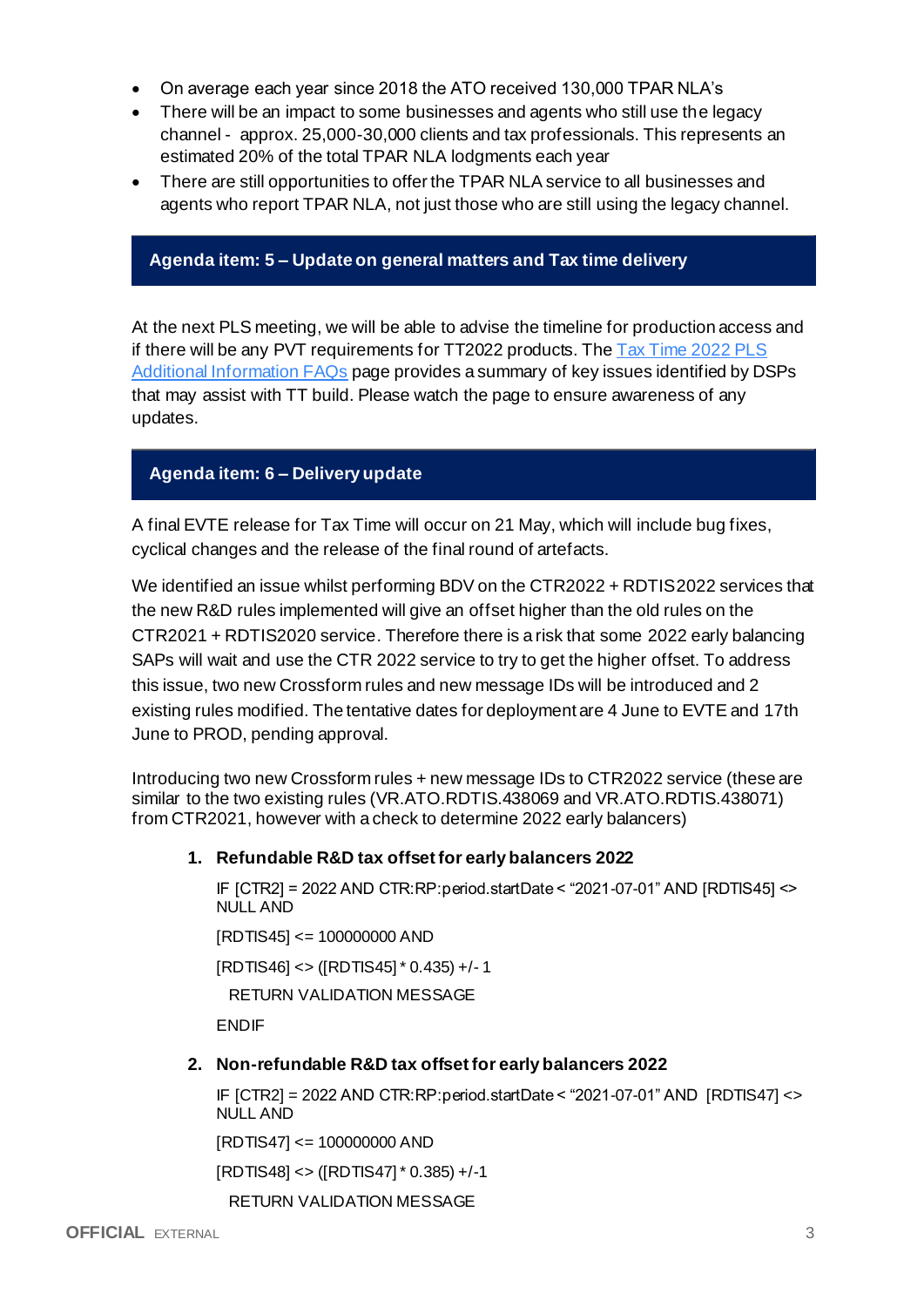ENDIF

• Modify two existing rules implemented as part of the new R&D tax incentive to include a check to determine 2022 standard lodgers and 2023 early balancers) - *Note: these rules will be moved from RDTIS2022 to the CTR2022 service as a Crossform rule + new message IDs.*

#### **3. Refundable R&D tax offset for standard, late balancers 2022 and early balancers 2023**

Current rule VR.ATO.RDTIS.438114

From:

IF [RDTIS36] = FALSE AND [RDTIS37] = FALSE AND [RDTIS46] > 0 AND [RDTIS46] <> (RefundableOffsetCalc() +/- 1)

RETURN VALIDATION MESSAGE

ENDIF

To:

IF (([CTR2] = SET(2022,2023) AND CTR:RP:period.startDate >= "2021-07-01")) AND  $[RDTIS36] = FALSE AND [RDTIS37] = FALSE AND [RDTIS46] > 0 AND [RDTIS46]  $\infty$$ (RefundableOffsetCalc() +/- 1)

RETURN VALIDATION MESSAGE

ENDIF

#### 4. **Non-refundable R&D tax offset for standard, late balancers 2022 and early balancers 2023**

Current rule VR.ATO.RDTIS.438115

From:

IF ([RDTIS36] = TRUE OR [RDTIS37] = TRUE) AND [RDTIS48] > 0 AND [RDTIS48] <> (NonRefundableOffsetCalc() +/- 1)

RETURN VALIDATION MESSAGE

ENDIF

To:

IF (([CTR2] = SET(2022,2023) AND CTR:RP:period.startDate >= "2021-07-01")) AND  $([RDTIS36] = TRUE \ OR \ [RDTIS37] = TRUE \ AND \ [RDTIS48] > 0 \ AND \ [RDTIS48] < \$ (NonRefundableOffsetCalc() +/- 1)

RETURN VALIDATION MESSAGE

ENDIF

[CTR2] = Year of Return

[RDTIS36] = Do you have exempt entity ownership of 50% or greater?

[RDTIS37] = Do you have an aggregated turnover of \$20 million or greater?

[RDTIS45] = Total notional R&D deductions - Refundable

[RDTIS46] = Refundable R&D tax offset

[RDTIS47] = Total notional R&D deductions - Non-Refundable

[RDTIS48] = Non-refundable R&D tax offset